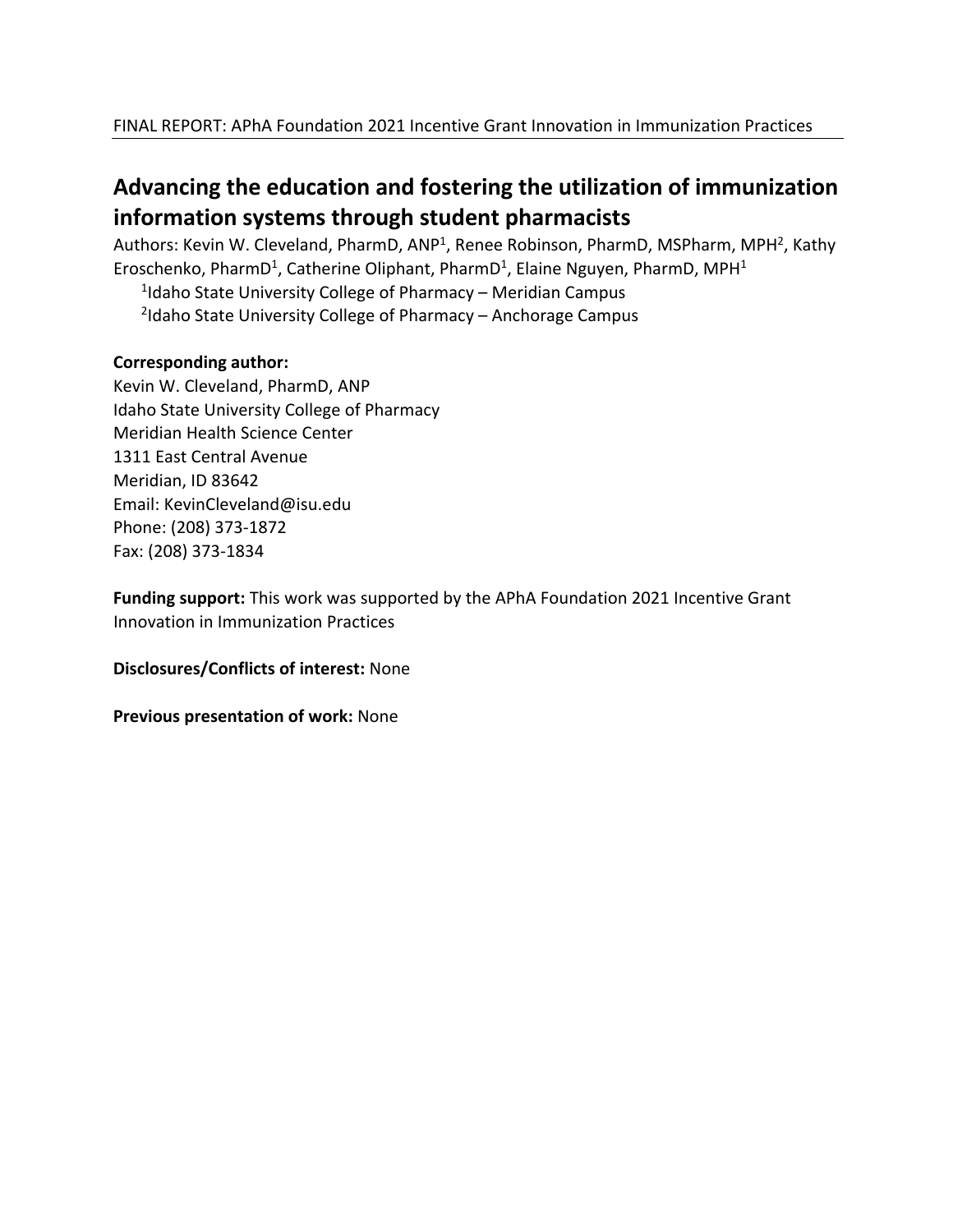# **Background**

Vaccinations are one of the most powerful tools to prevent infectious disease.<sup>1,2</sup> Over the past several decades, when a vaccine is introduced, the rate of illness from preventable diseases drastically declines.<sup>1</sup> In order to maintain an adequate level of protection in a community, it is essential that the majority of people are vaccinated and that records of vaccination are kept and shared among health providers and systems. $1,2$ 

To support the capture and sharing of vaccine records among health providers and systems, many states have established statewide immunization information systems (IIS) to support vaccination recordkeeping, evidence-based vaccination reminders, and on-time delivery of vaccinations. However, in most states, utilization of IIS is not required and only providers that participate in the Vaccinations for Children (VFC) program are required to enter administered vaccinations into their state IIS.

Pharmacy personnel are increasingly recognized for their important role in vaccination efforts. On August 19, 2020, the US Department of Health and Human Services authorized pharmacists to provide all Advisory Committee on Immunization Practices (ACIP)-recommended vaccines to children aged 3-18 years during the coronavirus disease-2019 (COVID-19) public health emergency, supporting pharmacy-based initiatives to increase access and support administration of vaccines.

Pharmacists and other health entities can utilize IIS to increase vaccination rates, as well as to meet national priorities such as Healthy People 2030 objectives. $3$  In order to meet the preventive health, data capture, and sharing needs of patients, faculty at Idaho State University (ISU) College of Pharmacy (COP) worked with student pharmacists to develop and launch an IIS train-the-trainer program. The objectives of this work were to:

- 1. Educate ISU student pharmacists on the importance of and the use of IIS and leverage student pharmacists to advance IIS use in community pharmacies.
- 2. Increase student pharmacists' real-world utilization of IIS during Operation Immunization events.

# **Methods**

#### *Objective 1*

In order to increase the knowledge and utilization of IIS as well as leverage student pharmacists as IIS advocates to community pharmacy sites, education and specific training modules for Alaska and Idaho were created and made available to all ISU COP student pharmacists on all three campuses (in Pocatello, Meridian, Anchorage). Module materials were available via Moodle, ISU's online learning management system. Module contents were developed in collaboration with student pharmacist leaders participating in ISU COP's Operation Immunization efforts. IIS training materials from Idaho's Immunization Reminder Information System (IRIS) (provided by the Idaho Department of Health and Welfare) and VacTrack (provided by the Alaska Department of Health and Social Services) were used to tailor the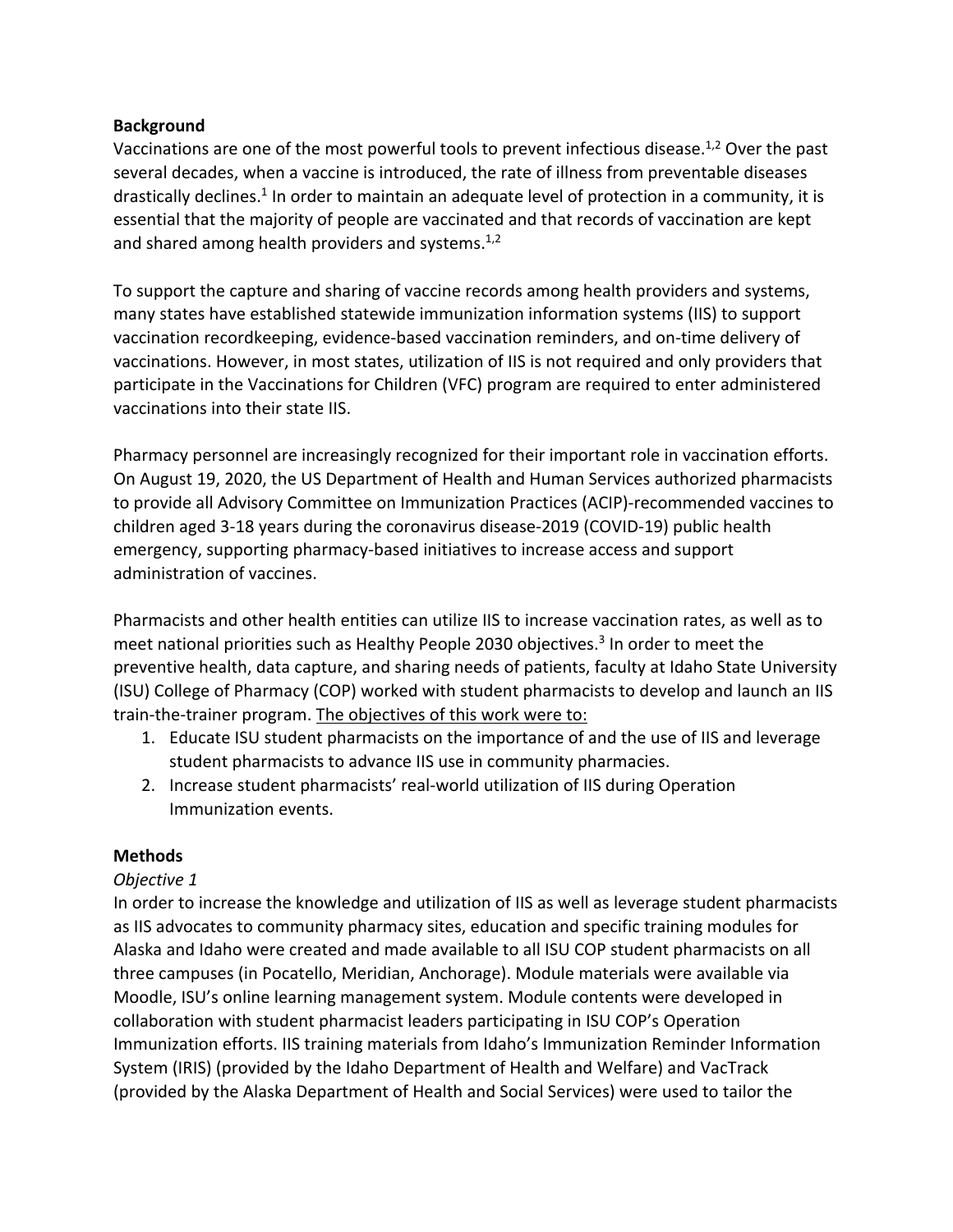education provided to fit the unique educational needs and role of student pharmacists. In addition, clinical pharmacy faculty members created assessment quizzes for the state specific IIS training.

The first module consisted of recorded presentations and resources on IIS systems in Idaho and Alaska. Objectives of this module were to: 1) understand the importance of documentation within a state immunization registry; 2) review the steps for activating an IIS account for your pharmacy, logging in, using the patient search, and entering new patient information or editing existing patient information; 3) work through new and pre-existing patient cases using knowledge gained through module education; and 4) create an IIS account to be utilized at experiential sites during the summer break.

The second module covered how student pharmacists can serve as advocates of IIS to advance its use within community pharmacies during their community experiences (introductory and advanced pharmacy practice experiences [IPPEs and APPEs, respectively]). The objectives of the second module were to: 1) create a student-driven and site-specific plan to help educate and train current and future employers and preceptors to utilize the IIS system; and 2) establish comfort and ease of utilizing the IIS system within community pharmacies throughout the state of Idaho and Alaska.

To further assist student pharmacists with advancing community IIS utilization, student pharmacists were provided with a toolkit of talking points that could help facilitate communication and education of IPPE and APPE preceptors on incorporating IIS in vaccine workflow. The toolkit included student-specific information to help them in their role as IIS-use advocates as well as printed materials that can be utilized at all community pharmacy practice sites even after the student has finished their rotation.

#### *Objective 2*

To increase real-world utilization of IIS and better prepare student pharmacists to participate in statewide immunization tracking efforts as practicing pharmacists, immunizations administered at Operation Immunization events were recorded in IIS. Immunization events during the project time period focused on COVID-19 vaccines, with student pharmacists collaborating with other community entities such as pharmacies (e.g., Albertsons) or healthcare systems (e.g., St. Luke's Health System) to serve as vaccinators or in other supportive roles. Due to the necessity for COVID-19 vaccination tracking, IIS use was required and done with the collaborating entity.

#### **Evaluation Strategy**

#### *Objective 1*

The training/education module impact was evaluated using electronic pre- and post-module evaluations administered to student pharmacists. Evaluations assessed student pharmacist perceptions and experience regarding IIS use (ease, access), and training module learning objectives. Module evaluations were administered via Google Forms. The pre-module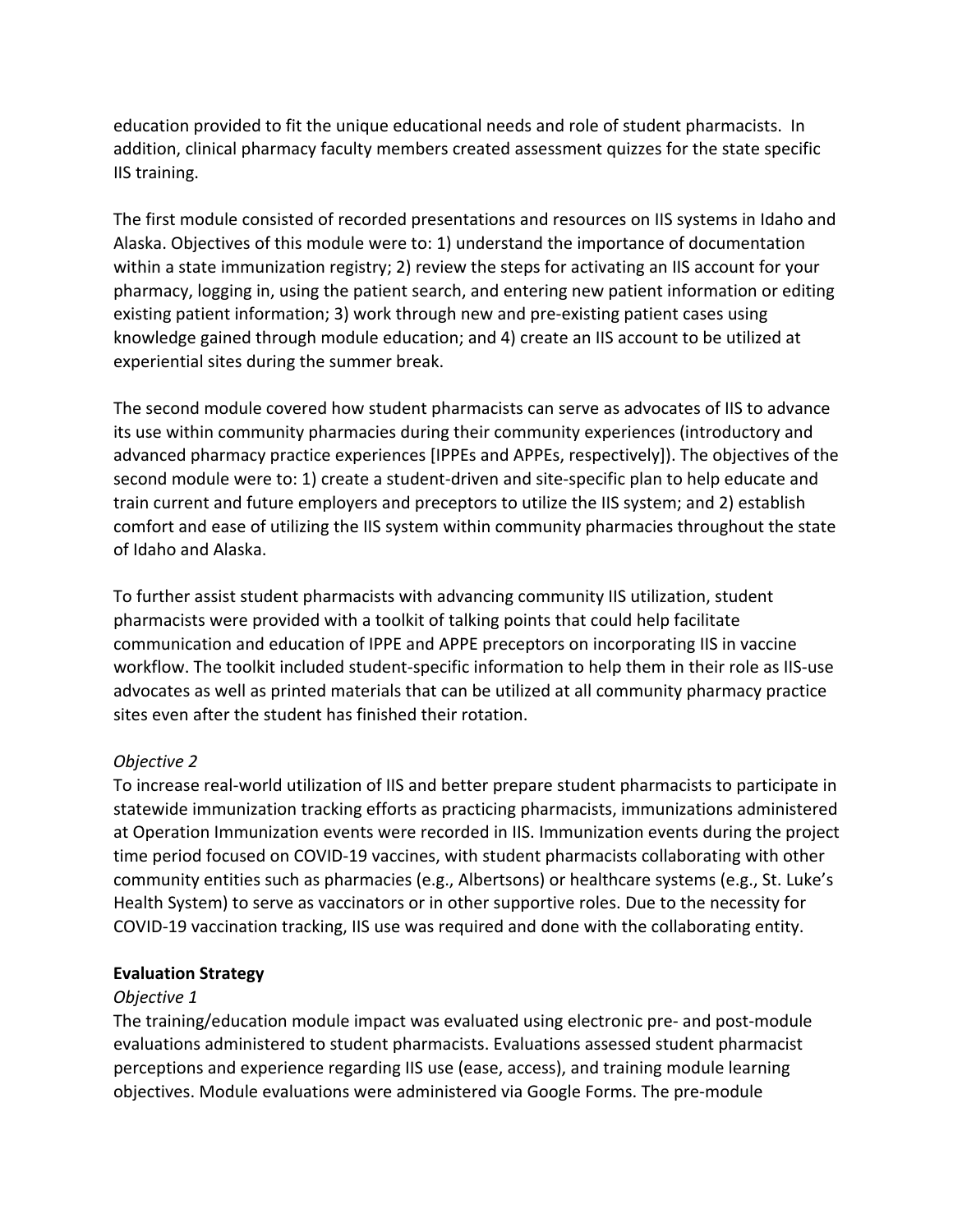evaluation was completed by students beginning on February 2, 2021. A post module evaluation was sent out after completion of the training module, with students taking the evaluation on/after July 20, 2021.

Evaluation of the impact of student pharmacists as IIS-use advocates and educational interventions by students were tracked through student response forms administered via Google Forms.

## *Objective 2*

To evaluate student pharmacists' real-world utilization of IIS during Operation Immunization events, the number of events (including those in collaboration with community entities) were recorded.

Descriptive statistics (counts and percentages) were utilized for all evaluation metrics.

# **Results**

## *Objective 1*

The pre- and post-module evaluations have been completed by 60 and 20 students, respectively (pre-evaluations completed from March 2, 2021 through September 7, 2021, and the post-evaluations completed from July 20, 2021 through August 16, 2021). Results are available in **Table 1**.

| <b>Module Objectives</b>                                                                  |                             |                               |                      |                                                   |                    |                             |  |  |  |
|-------------------------------------------------------------------------------------------|-----------------------------|-------------------------------|----------------------|---------------------------------------------------|--------------------|-----------------------------|--|--|--|
| Statement                                                                                 | Pre $(n=60)$<br>Post (n=20) | Strongly<br>Disagree,<br>n(%) | Disagree,<br>$n$ (%) | <b>Neither</b><br>Agree nor<br>Disagree,<br>n (%) | Agree,<br>$n (\%)$ | Strongly Agree,<br>$n (\%)$ |  |  |  |
| I understand the<br>importance of                                                         | Pre                         | 1(1.7)                        | 2(3.3)               | 1(1.7)                                            | 15<br>(25.0)       | 41 (68.3)                   |  |  |  |
| documenting in my<br>state's IIS.                                                         | Post                        | 0(0.0)                        | 0(0.0)               | 2(10.0)                                           | 4(20.0)            | 14 (70.0)                   |  |  |  |
| I know how to register                                                                    | Pre                         | 19 (31.7)                     | 20(33.3)             | 11(18.3)                                          | 4(6.7)             | 6(10.0)                     |  |  |  |
| for an account and<br>create a profile in my<br>state's IIS.                              | Post                        | 0(0.0)                        | 1(5.0)               | 5(25.0)                                           | 5(25.0)            | 9(45.0)                     |  |  |  |
| I know how to log-in and                                                                  | Pre                         | 19 (31.7)                     | 21 (35.0)            | 6(10.0)                                           | 8(13.3)            | 6(10.0)                     |  |  |  |
| navigate my state's IIS,<br>including searching for<br>patients.                          | Post                        | 0(0.0)                        | 0(0.0)               | 5(25.0)                                           | 5(25.0)            | 10 (50.0)                   |  |  |  |
| I know how to enter                                                                       | Pre                         | 20 (33.3)                     | 20 (33.3)            | 6(10.0)                                           | 6(10.0)            | 8(13.3)                     |  |  |  |
| new patient information<br>and edit existing patient<br>information in my<br>state's IIS. | Post                        | 0(0.0)                        | 1(5.0)               | 5(25.0)                                           | 7(35.0)            | 7(35.0)                     |  |  |  |

*Table 1. Pre- and Post-Module Evaluation Results*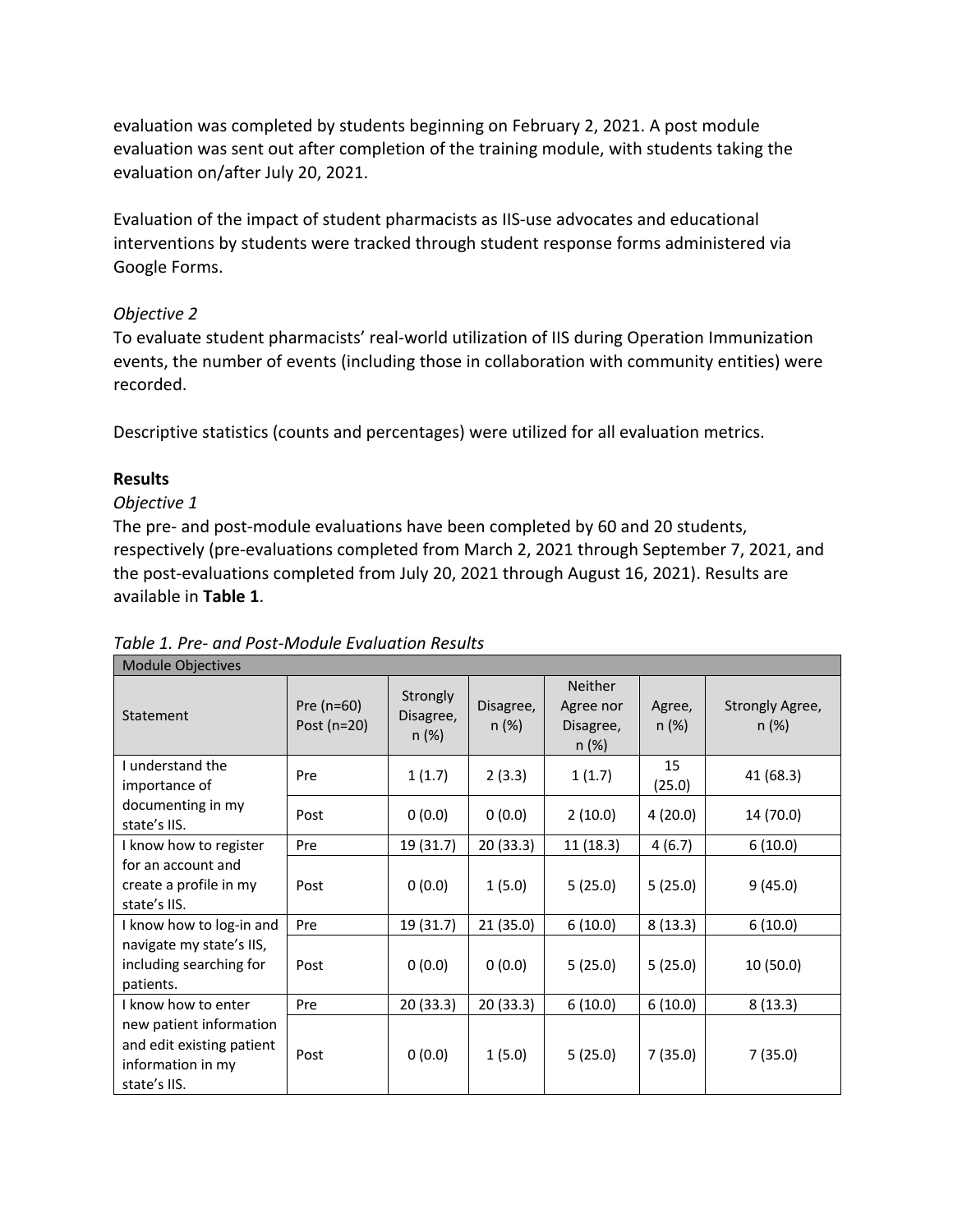| I can train others how to<br>register and use my<br>state's IIS to track<br>vaccinations.                   | Pre                       | 24 (40.0)            | 20 (33.3)          | 4(6.7)               | 5(8.3)         | 7(11.7)             |  |  |  |
|-------------------------------------------------------------------------------------------------------------|---------------------------|----------------------|--------------------|----------------------|----------------|---------------------|--|--|--|
|                                                                                                             | Post (n=19)               | 0(0.0)               | 2(10.5)            | 7(36.8)              | 5(26.3)        | 5(26.3)             |  |  |  |
| <b>IIS Perceptions</b>                                                                                      |                           |                      |                    |                      |                |                     |  |  |  |
| Question                                                                                                    | Pre (n=60)<br>Post (n=20) | Not at all,<br>n (%) | Slightly,<br>n (%) | Moderately,<br>n (%) | Very,<br>n(%)  | Extremely,<br>n (%) |  |  |  |
| How important do you<br>believe it is for you to                                                            | Pre                       | 0(0.0)               | 1(1.7)             | 7(11.7)              | 14<br>(23.3)   | 38 (63.3)           |  |  |  |
| utilize your state's IIS?                                                                                   | Post                      | 0(0.0)               | 0(0.0)             | 4(20.0)              | 4(20.0)        | 12 (60.0)           |  |  |  |
| How important do you<br>believe it is for others to                                                         | Pre                       | 0(0.0)               | 2(3.3)             | 7(11.7)              | 16<br>(26.7)   | 35 (58.3)           |  |  |  |
| utilize your state's IIS?                                                                                   | Post                      | 0(0.0)               | 0(0.0)             | 4(20.0)              | 4(20.0)        | 12 (60.0)           |  |  |  |
| How important do you<br>believe it is that IIS data<br>is used to guide state<br>public health initiatives? | Pre                       | 0(0.0)               | 1(1.7)             | 7(11.7)              | 18<br>(30.0)   | 34 (56.7)           |  |  |  |
|                                                                                                             | Post                      | 1(5.0)               | 0(0.0)             | 3(15.0)              | 4(20.0)        | 12 (60.0)           |  |  |  |
| Comfort with IIS                                                                                            |                           |                      |                    |                      |                |                     |  |  |  |
| Question                                                                                                    | Pre (n=60)<br>Post (n=20) | Not at all,<br>n(%)  | Slightly,<br>n (%) | Moderately,<br>n (%) | Very,<br>n(%)  | Extremely,<br>n(%)  |  |  |  |
| How comfortable are                                                                                         | Pre                       | 39 (65.0)            | 6(10.0)            | 7(11.7)              | 5(8.3)         | 3(5.0)              |  |  |  |
| you navigating your<br>state's IIS system?                                                                  | Post                      | 0(0.0)               | 3(15.0)            | 9(45.0)              | 5(25.0)        | 3(15.0)             |  |  |  |
| How comfortable are                                                                                         | Pre                       | 39 (65.0)            | 6(10.0)            | 6(10.0)              | 6(10.0)        | 3(5.0)              |  |  |  |
| you entering and editing<br>vaccination records in<br>your state's IIS?                                     | Post                      | 1(5.0)               | 2(10.0)            | 11 (55.0)            | 3(15.0)        | 3(15.0)             |  |  |  |
| <b>IIS Advocate Role</b>                                                                                    |                           |                      |                    |                      |                |                     |  |  |  |
| Question                                                                                                    | Pre (n=60)<br>Post (n=20) | Not at all,<br>n(%)  | Slightly,<br>n (%) | Moderately,<br>n (%) | Very,<br>n (%) | Extremely,<br>n(%)  |  |  |  |
| To what extent do you<br>believe pharmacists are<br>responsible for<br>advocating for IIS use?              | Pre                       | 0(0.0)               | 2(3.3)             | 12 (21.7)            | 19<br>(31.7)   | 26 (43.3)           |  |  |  |
|                                                                                                             | Post                      | 0(0.0)               | 1(5.0)             | 8(40.0)              | 7(35.0)        | 4(20.0)             |  |  |  |
| To what extent are you<br>an advocate for IIS use?                                                          | Pre                       | 12 (20.0)            | 4(6.7)             | 10(16.7)             | 17<br>(28.3)   | 17(28.3)            |  |  |  |
|                                                                                                             | Post                      | 0(0.0)               | 2(10.0)            | 8(40.0)              | 5(25.0)        | 5(25.0)             |  |  |  |
| To what extent do you<br>have the resources to be                                                           | Pre                       | 12 (20.0)            | 8(13.3)            | 13 (21.7)            | 12<br>(20.0)   | 15 (25.0)           |  |  |  |
| an effective advocate<br>for IIS use?                                                                       | Post                      | 0(0.0)               | 3(15.0)            | 7(35.0)              | 7(25.0)        | 3(15.0)             |  |  |  |

During summer 2021, seven students indicated that they had provided IIS training during their community IPPEs (n=6) and APPEs (n=1). Training was provided to 21 individuals, including preceptors, other pharmacists at the practice site, technicians, and interns. Of note, some students commented that they did not provide IIS training during their community experiences because personnel at their practice site were already familiar with and using IIS.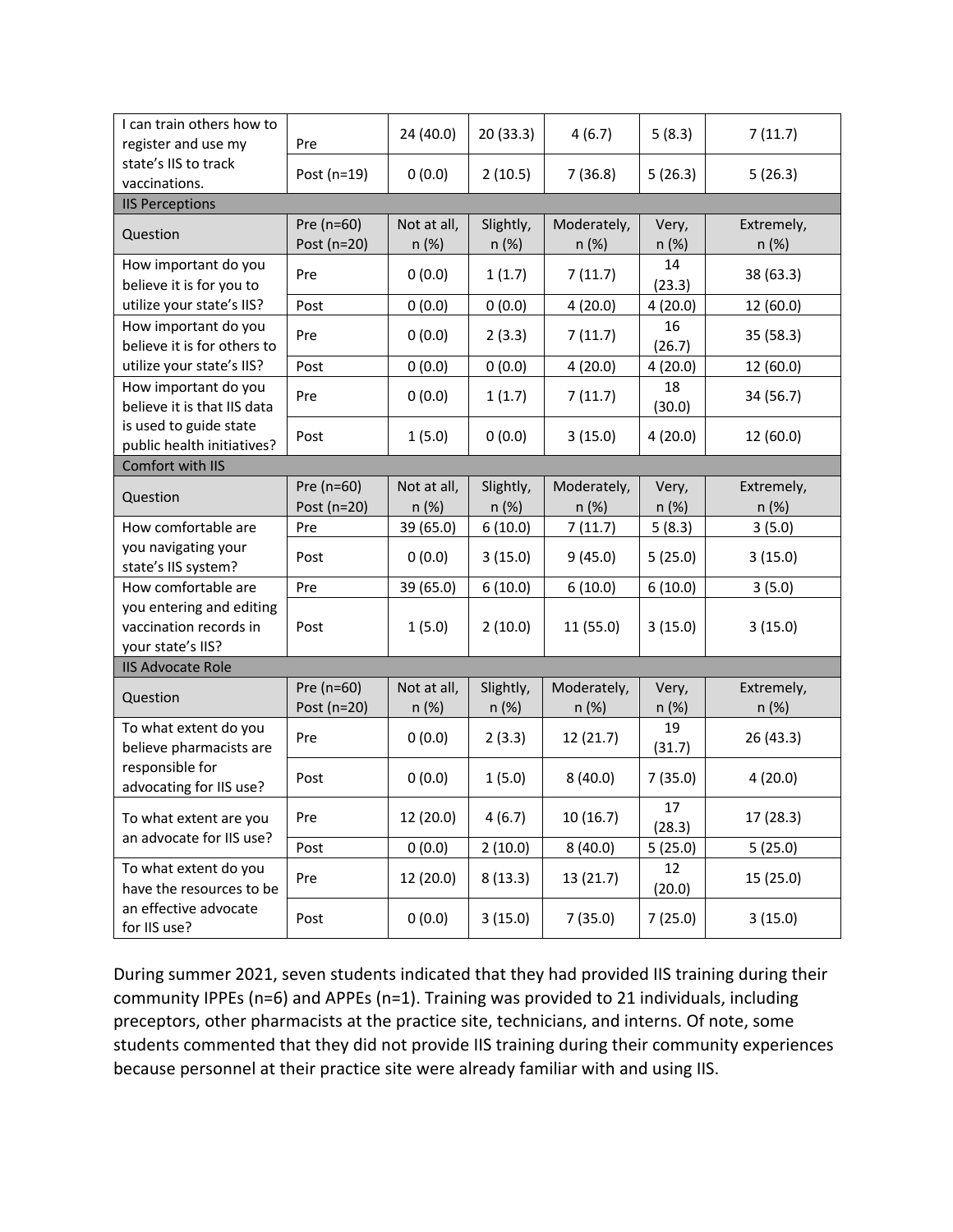## *Objective 2*

From February 26, 2021 through April 16, 2021, ISU COP student pharmacists participated in twelve Operation Immunization events where IIS were used.

# **Discussion**

The overall goals of this project work were met, with the IIS training modules achieving their objective and increased student pharmacist comfort with using IIS. Overall, student pharmacists felt that IIS utilization was important, but there continue to be opportunities to increase their beliefs and role in advocating for IIS use.

Although the grant project period for this work has concluded, this work is ongoing with faculty members continuing to encourage student pharmacist IIS training and use. At the time of this report, there were only 20 student pharmacists who had completed the post-module evaluation whereas 60 had completed the pre-module evaluation. This discrepancy in sample size and resultant percentages should be considered when interpreting results. Of note, individual-level pre- and post-statistical comparisons were not made, but may be considered in future analyses with greater sample sizes.

In the future, ISU COP faculty will utilize evaluation results to update the training modules. There are also plans to make training mandatory and incorporate it in the curriculum of firstyear student pharmacists when they learn how to administer vaccines. As part of this continued initiative, there are also plans to improve evaluation and tracking efforts.

This pilot project had several limitations. Changes were made from the original proposal due to the COVID-19 pandemic. This includes changes in student pharmacist experiences and roles in IPPEs and APPEs. Operation Immunization events were also different this past year with student pharmacists focusing on COVID-19 vaccinations and support to community partners. Related to the pandemic, it was difficult to incentivize participation in a non-mandatory training with high student stress and burnout. This likely contributed to our low sample sizes. Lastly, there was legislative pushback with use of IIS due to political concerns for patient privacy and tracking.

#### **Conclusion**

Use of IIS is imperative, especially during the COVID-19 pandemic with multidose regimens. Community pharmacies are increasingly being used for patient and public health vaccination needs given their high accessibility. As such, it is important that pharmacy personnel utilize IIS to evaluate and communicate patient vaccination needs with other healthcare stakeholders. Student pharmacists can be trained on IIS utilization and leveraged as advocates for its use, especially during their community IPPEs and APPEs. Lessons learned from this pilot project will be used to incorporate required IIS training into the curriculum at ISU COP.